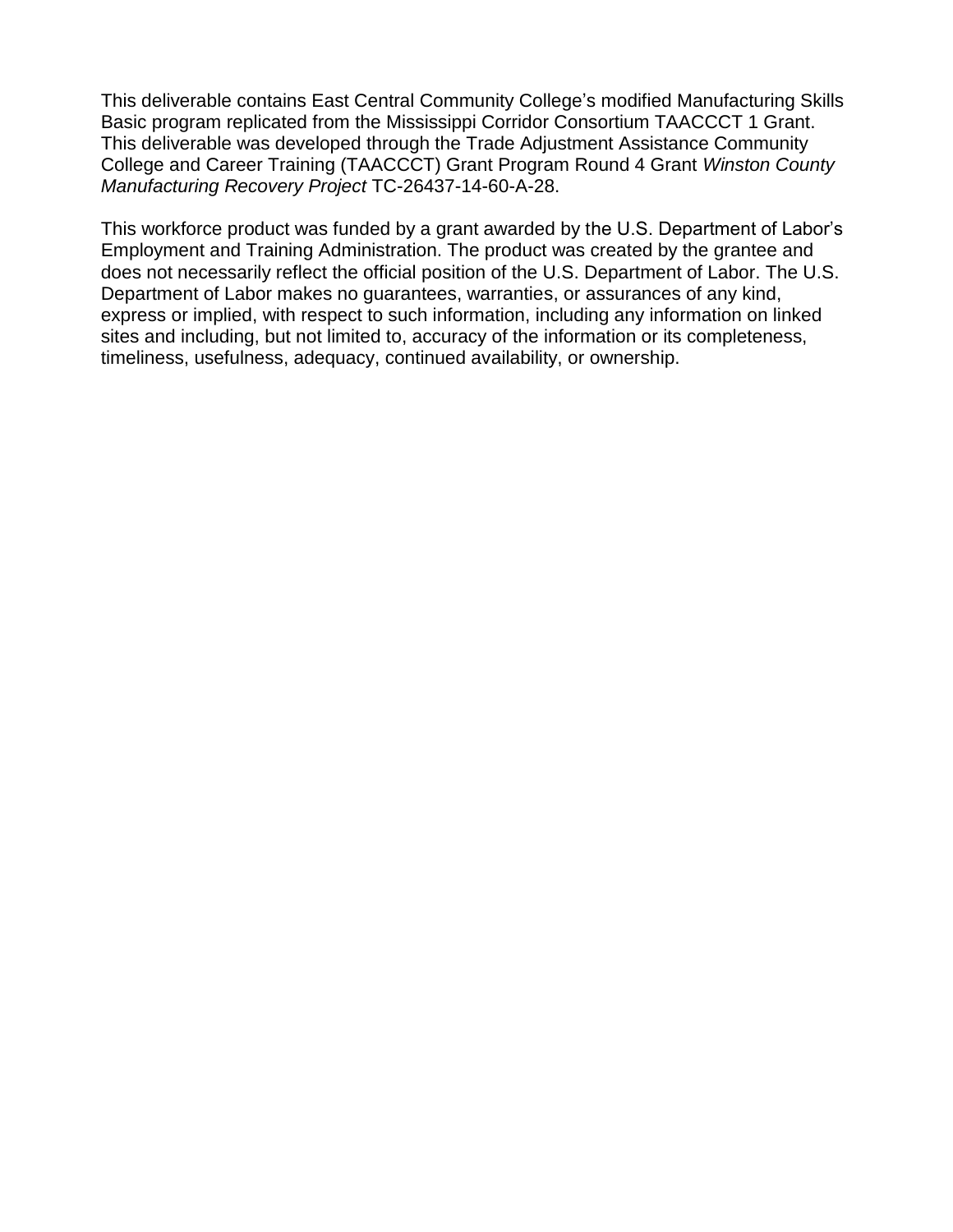# **WINSTON COUNTY MANUFACTURING RECOVERY PROJECT**

**Strategy 1:** Build programs that meet industry needs.

**Action 1.3:** Replicate at the Louisville center the Mississippi Corridor Consortium Manufacturing Skills – Basic training program.

**Deliverable #5:** Manufacturing Skills - Basic Curriculum

**Strategy 4:** Strengthen online and technology-enabled learning.

**Action 4.2:** ECCC will utilize online and technology-enabled training systems to offer the replicated Manufacturing Skills – Basic program (Action 1.3) at its Louisville Center in Winston County.

**Deliverable #19:** Manufacturing Skills - Basic Curriculum

# **Modified Manufacturing Skills – Basic Curriculum**

The Manufacturing Skills – Basic curriculum replicated from the Mississippi Corridor Consortium TAACCCT 1 Grant was modified based on input by the Winston County Manufacturing Sector Leadership Team. The curriculum was divided into two programs, an introductory Manufacturing Safety program and ECCC's Manufacturing Skills – Basic program.

To access either program, students must first take the WorkKeys Career Readiness Assessment. Students scoring a silver level or higher are admitted to the training programs. Those who do not are referred to ECCC's Manufacturing Remediation Program.

## Manufacturing Safety Program

The Manufacturing Safety program is a 25-hour training curriculum that consists of the safety and other training modules from the Corridor Consortium's program:

- OSHA 10-hour training and certification
- CPR/AED training and certification
- Introduction to Lean/Quality Control:
	- o Lean Manufacturing
		- **History of Lean**
		- **Introduction to Lean**
		- **Workplace Organization**
		- 5s
	- o Quality Systems Overview

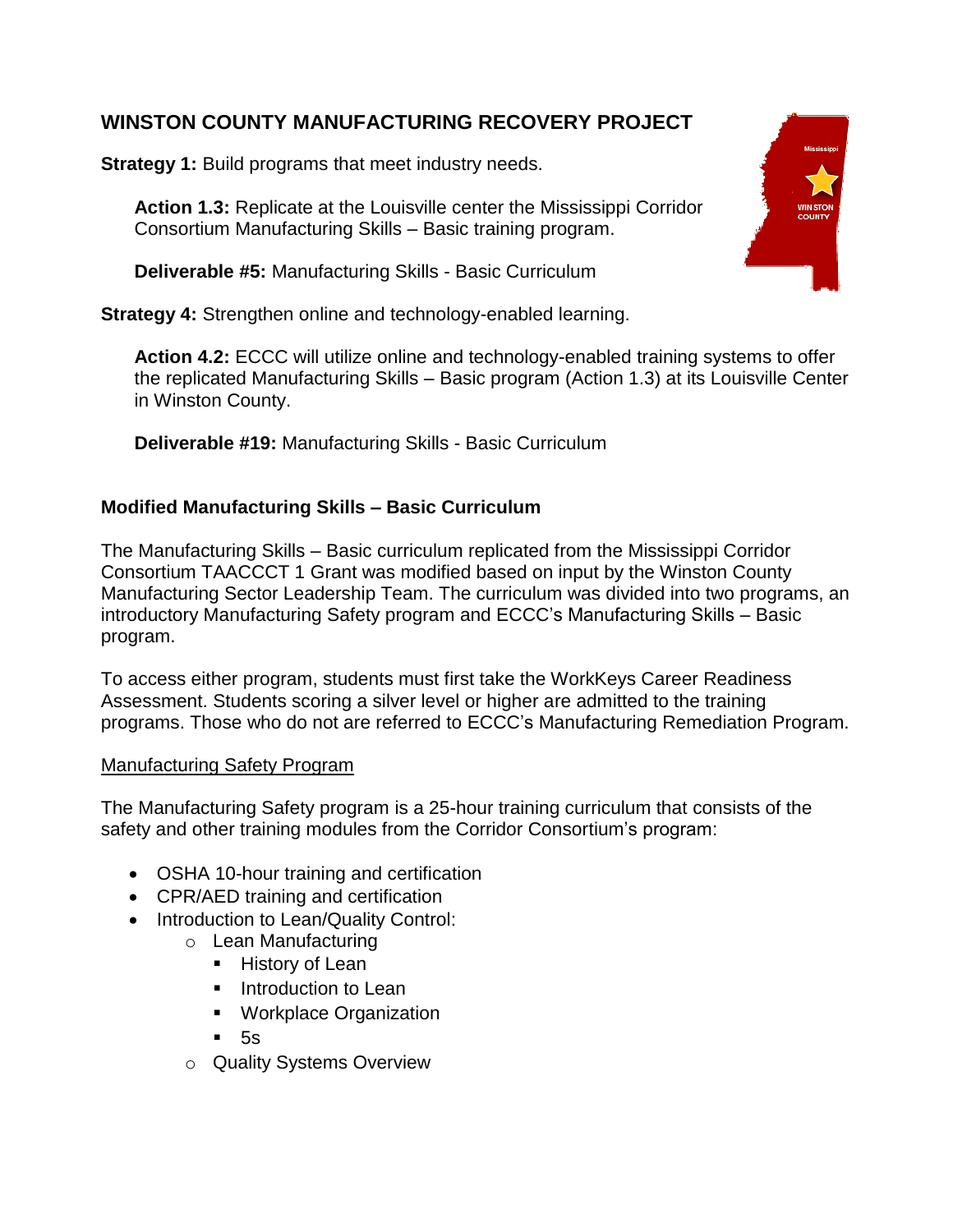## ECCC's Manufacturing Skills – Basic Program

ECCC's Manufacturing Skills – Basic program is a 69-hour training curriculum that consists of the remaining training modules from the Corridor Consortium program:

- High-Performance Manufacturing:
	- o Lean
	- $\circ$  5S
	- o SPC
	- o SMED
	- o Identifying Customer's and their needs
	- o Quality Control
	- o Understanding ISO
	- o Value Stream Mapping
- Computer Literacy
- Blue Print Reading
- Precision Measurement
- Interviewing Skills

ECCC's Manufacturing Skills – Basic program utilizes Amatrol training technology and online training modules.

The learning objectives and time on task established by the Corridor Consortium follows:

# **Manufacturing Skills Basic Certification Course Objectives**

### **OSHA Safety (15 hours)**

- **Introduction to OSHA**
- **Electrical**
- Exit routs, Emergency Action plans, Fire prevention plan, and fire protection
- **Flammable and combustible Liquids**
- **Personal protection equipment**
- **Hazard communication**
- Machine guarding
- **E**rgonomics
- Walking-Working surfaces
- **Lockout/Tag out procedures**
- **Safety and health programs**

### **CPR/AED Training (4 hours)**

- Recognize and respond to an Emergency
- **EXECT** Learn how to care for a person who is choking
- Correctly check an unconscious person for life-threatening and nonlife- threatening conditions
- Recognize and care for a person who is not breathing
- **EXECT** Learn how to care for a heart attack victim and how to give CPR
- **•** Demonstrate how to use and AED and identify precautions when using and AED